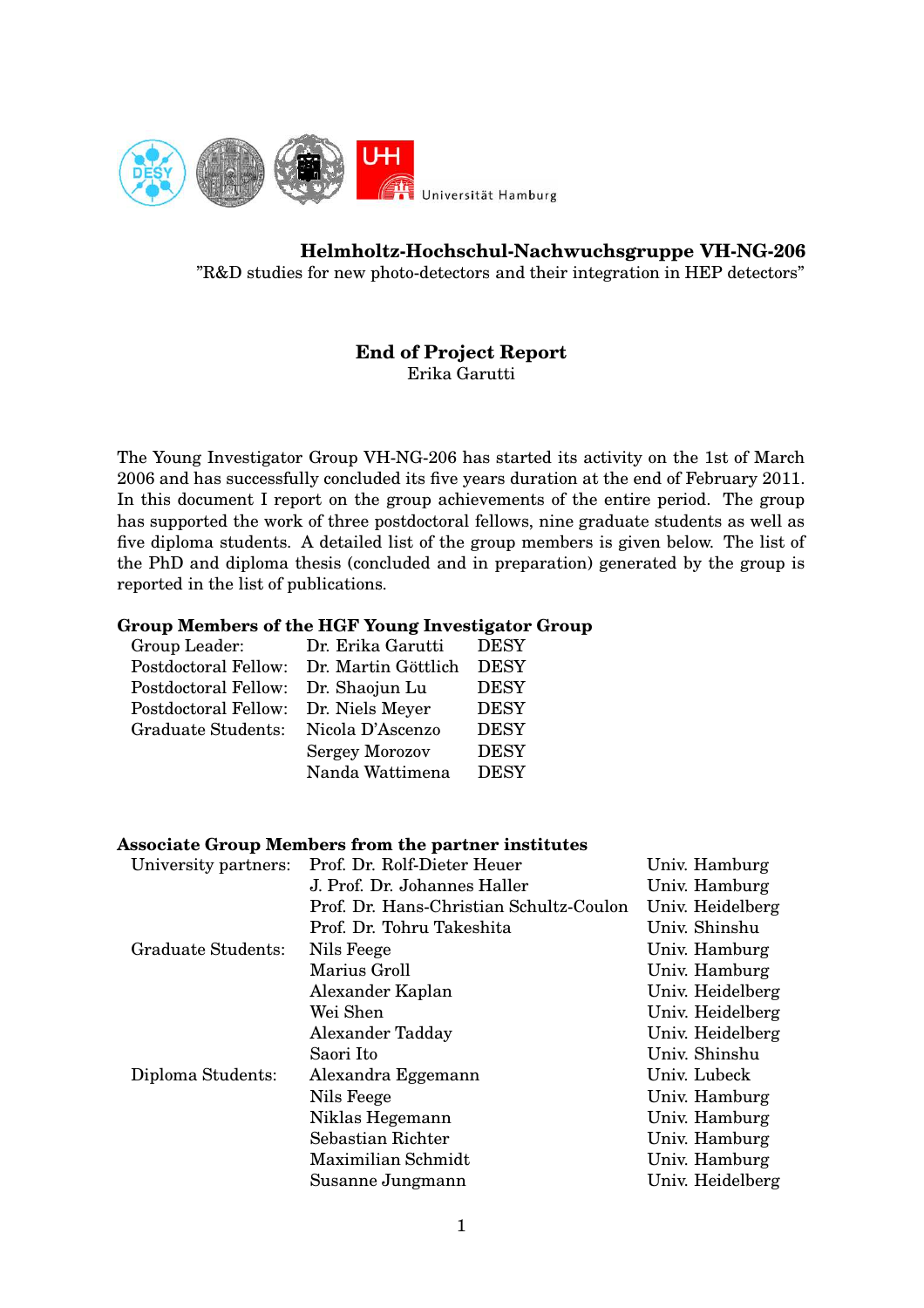#### **Main commitments and achievements of the group**

The CALICE hadronic calorimeter prototype (AHCAL)

The group is member of the CALICE (Calorimeter for a Linear Collider Experiment) collaboration, a broadly international collaboration of 336 physicists/engineers from 57 institutes and 17 countries coming from the 4 regions (Africa, America, Asia and Europe). The main objective of CALICE is the development of the next generation of calorimeters for future HEP detectors, based on innovative technologies to allow unprecedented granularity and segmentation of all detector components.

Among the detectors investigated by the collaboration, a highly granular hadronic calorimeter prototype (AHCAL) has been developed based on a sampling structure with scintillating tiles (of smallest size  $3\times3\times0.5$  mm<sup>3</sup>) individually readout by innovative silicon-based photo-detectors (Silicon-Photomultiplier (SiPM), from MEPHY/ PULSAR) mounted directly on each tile. Due to the green sensitivity of the photo-detector a wavelength shifting fiber is used to couple the scintillation light to the SiPM.

After the very first commissioning run in 2006, the fully equipped calorimeter prototype was tested at CERN and FermiLab test beams with approximately two data taking periods per year. Tests are still ongoing with the same prototype at CERN this year where the absorber structure of the calorimeter has been changed from steel to tungsten.

The operation of the detector, mainly driven by the photo-detectors, has been stable and the collaboration has gained a large experience in calibrating and monitoring a calorimeter with about 8000 channels.

The analysis of the physics data collected in all the years is still in full swing. Many results are reported already in the CALICE publications to which the HGF group has significantly contributed.

During the years of test beam experiments the group has taken a leading role in several aspects of the commissioning, operation, software development and analysis of the AHCAL. The roles of CALICE test beam coordinator (E. Garutti), CALICE software coordinator (N. Meyer, S. Lu) as well as analysis coordinator for the DESY group (E. Garutti) have been covered by members of the HGF group. A large contribution to shifts was provided as well as on-call experts (M. Groll, A. Kaplan, N. Feege) during the installation, commissioning and running phase.

After the end of the HGF group the continuation of the activities in the frame of CALICE is ensured for all group members via the individual contracts with the hosting institutes, but additional third party funds are needed to maintain the level of contribution which has been possible thanks to HGF. This year a new EU-funded FP7 project (AIDA) has started, which will partially support the development of the next generation hadronic calorimeter prototype.

#### Remote control room for ILC test experiments

In year 2008 the group has received an extra grant from HGF (Sonderförderung SO-NG-064). Thanks to this it was possible to make a significant contribution to the realization of a remote control room, located at DESY, for the control of the ILC test beam activities around the world. The control room ensures the capability to run the experiment remotely with the help of highly sophisticated tools like high-resolution steerable cameras and a web-accessible oscilloscope. The easy exchange of information with the local crew in FermiLab is ensured by a high quality audio conferencing system, which acts as an open window between the two control rooms.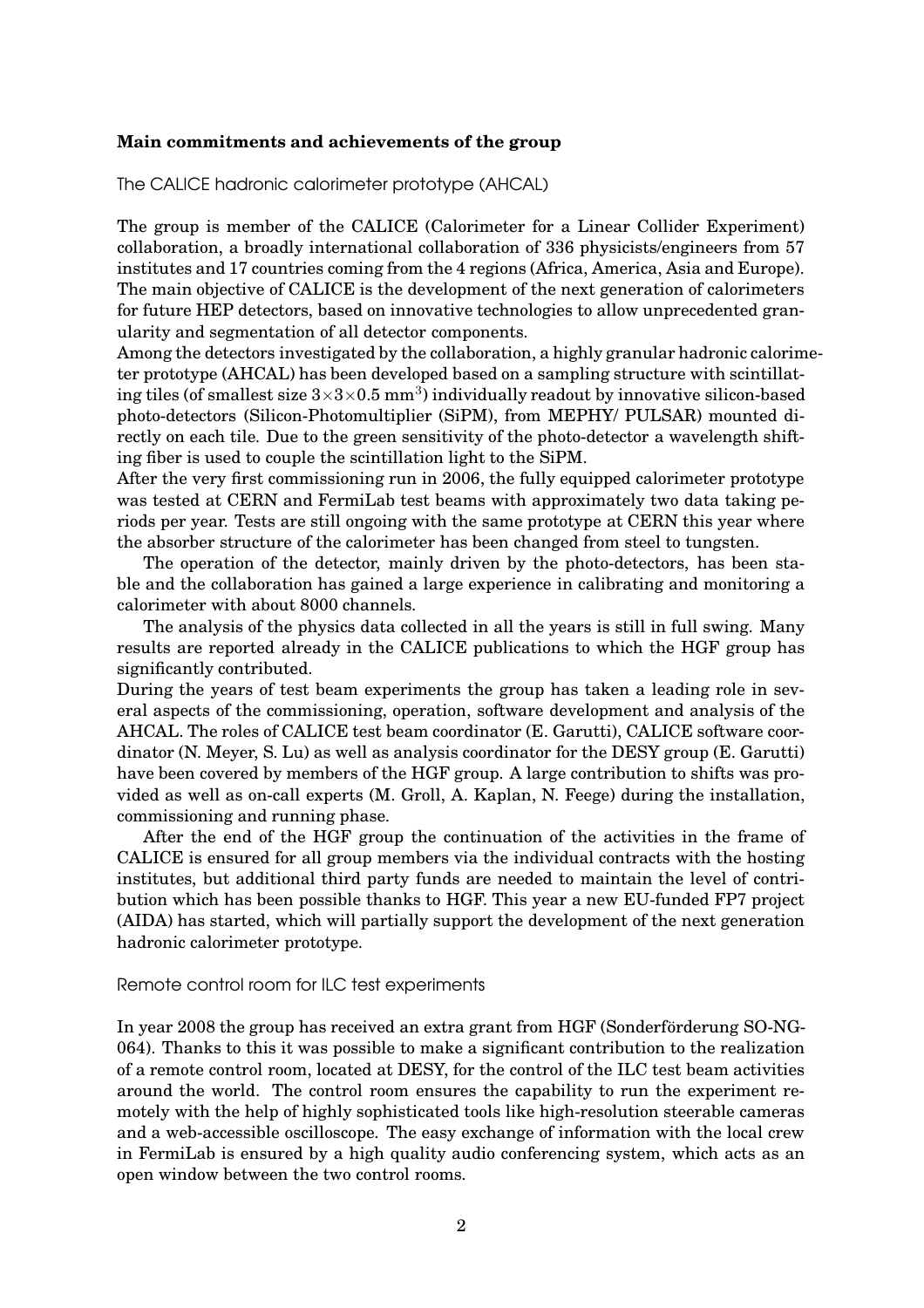The operation started in time for the first test beam in FermiLab in year 2008, and has significantly improved the communication and support of shift crews and experts to the experiment in Chicago. In years 2011 and 2012 the control room will continue its operation connected to the ongoing test beam at CERN.

Research and study of new photo-detectors

During its mandate the group has intensified the laboratory activities of tests of new photo-detectors and their application to new fields. Various applications have been tested like readout of Cerenkov light from crystals and specific detection methods for medical applications.

For this purpose the group has gained vast expertise in characterizing SiPM devices. Several test-setups at the the University of Heidelberg and at DESY have been developed. With these tools it is possible to perform measurements of the gain and dark-rate of SiPMs, as well as the cross-talk and after-pulse probabilities as a function of the bias voltage and temperature. Further it is possible to raster-scan the SiPM surface with a focused light spot which allows to determine sensitivity, gain and cross-talk probability depending on the geometrical position illumination. Focus has been set on the measurement of the cross-talk and after-pules corrected photon detection efficiency (PDE) as these effects would, if not taken into account properly, overestimate the PDE values. A combination of the measurement results allows to determine the individual noise contribution to the photon counting resolution of SiPMs and to define an application specific optimal operating voltage.

Photodetectors from the main producers on the market have been characterized and compared, including the photo-detectors used already in the AHCAL.

These test stands have been further supported and extended via the HGF "Alliance at the Terascale" project and have become part of the "Virtual SiPM Laboratory", a national organization aimed to strengthen the existing research efforts on SiPMs and gain from an intensified collaboration between the participating institutes.

The infrastructures of the Virtual SiPM Laboratory are currently in use for another round of products comparison in view of the selection of the photo-detector for a EUfunded FP7 medical project (ENDO TOFPET US).

Development of a detector for Positron Emission Tomography

The main challenges posed by the design of future Positron Emission Tomography machines are the improvement of the spatial and timing resolution and the combined operation with magnetic resonance. The Micro Pixel Photon Counter by Hamamatsu is a good candidate for this application. Its small size (down to  $1 \times 1$  mm<sup>2</sup>) and the high photo-detection efficiency in the blue spectral region allow the direct readout of a highly segmented scintillator matrix improving the spatial resolution of the machine. Furthermore, this photo-detector is insensitive to static magnetic fields up to 5 T, which makes it a possible candidate for applications in a magnetic resonance environment. The design of a PET prototype detector with SiPM readout was developed. Through the HGF Sonderförderung SO-NG-064 100 LFS crystals and the photo-detector needed for the PET detector readout have been financed, and characterization tests have been performed in the set-ups described above.

The Heidelberg group has developed an ad-hoc designed chip for PET application. Tests of the first submission of the chip were very encouraging and a second submission is ongoing. The Heidelberg group has also contributed with engineering support, providing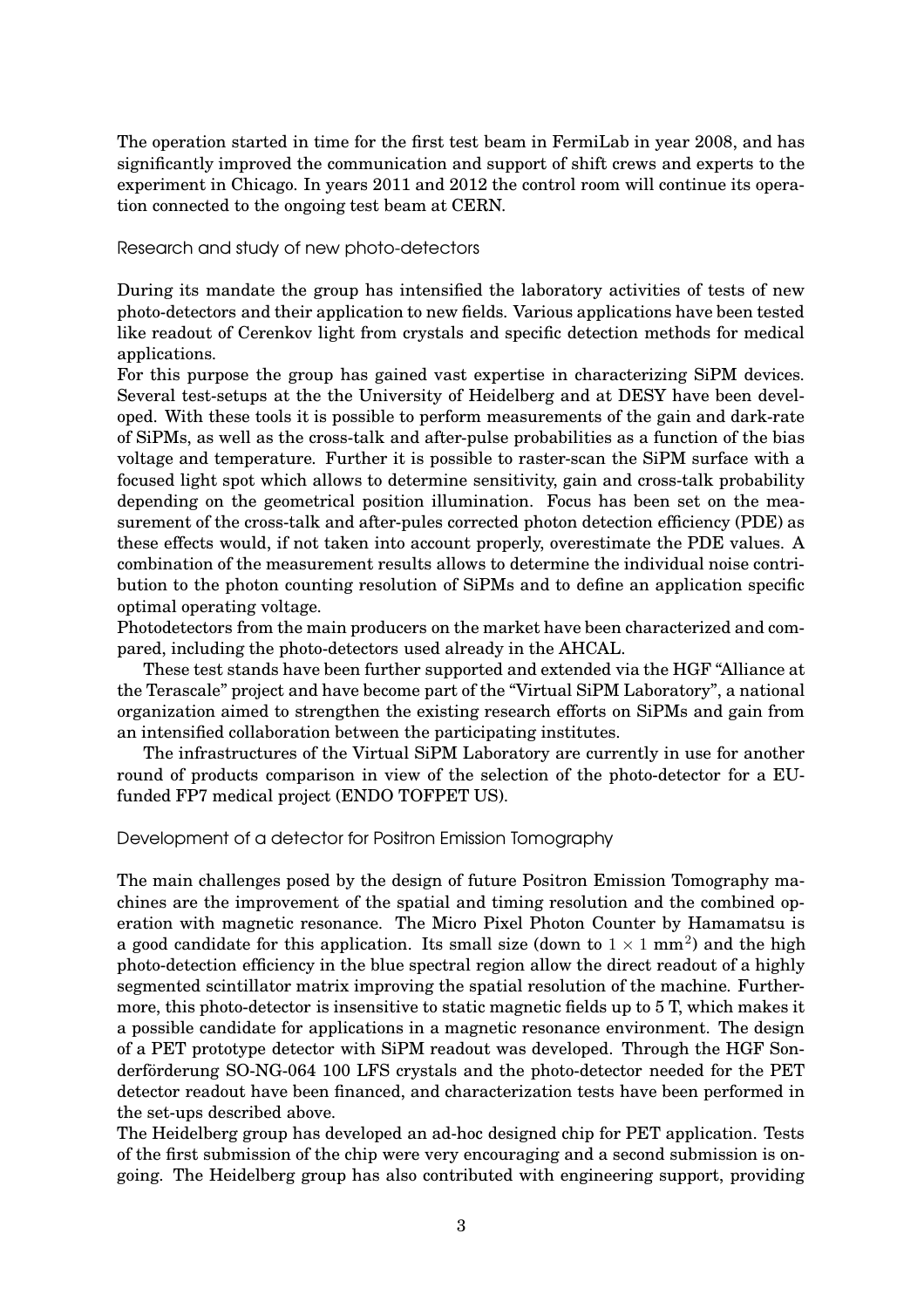the mechanical structure and the motor-driven rotation system for the detector.

The PET prototype has been built and operated since year 2009 with a preliminary readout system, while waiting for the final chip designed by Heidelberg. The achieved coincidence time resolution amounts to 870 ps FWHM, and is limited by the sampling rate of the readout electronics. We demonstrated that with a relatively simple approach a very good performance in terms of spatial resolution (2.5 mm FWHM) can be achieved. In addition, we showed that we can reach a very good channel-to-channel homogeneity and stability of the system by monitoring the temperature and adjusting the MPPC bias voltages individually. The well-understood test device allows us to test new developments for the multi-channel read-out of MPPC devices. This gives us the possibility to experimentally investigate the improvement of the image quality using TOF information. Results of the characterization of the PET prototype detector and of the first image reconstruction measurements are reported in our publications. Measurements are still ongoing which will be the topic of the last diploma thesis (M. Schmidt) using this device and the subject of another publication.

Thanks to the experience gained within this part of the project a proposal to the EU funded FP7 medical program was submitted and a new project (ENDO TOFPET US) has been funded, which started in Jan. 2011. The project will include the design and development of an endoscopic PET detector to study biomarkers for prostatic and pancreatic cancer. The design of one part of the next PET detector is largely based on the prototype PET detector developed by the HGF Young Investigator Group. I will personally be the leader of the integration work package of this FP7 project.

#### **Conclusions and Acknowledgments**

As concluding remarks I would like to point out that via the HGF Young Investigator Group VH-NG-206 I have been able to significantly support and improve the activities of the DESY group in the frame of CALICE; I have established a strong link to the universities of Heidelberg, Hamburg and Shinshu especially in the test, characterization and application of SiPMs; I have started a fully new activity at DESY in the field of applied detector physics in particular for Positron Emission Tomography.

These five years have been extremely fruitful for me and for my group as it can be seen from the amount of publications produced, but also from the new third party funds acquired to continue the projects in which the group is involved. Finally, the visibility, the level of responsibility and the experience which I personally gained during these years have opened the possibility for my next career step as an associate professor at the University of Hamburg. For all these many opportunities and for the excellent support I am extremely grateful to HGF.

#### **List of Publications**

- 1. N. D'Ascenzo, E. Garutti, M. Groll, ..., N. Wattimena, et al. *CALICE scintillator HCAL commissioning experience and test beam program*, LC-DET-2006-009.
- 2. E. Garutti, M. Groll, et al. *Dedicated very front-end electronics for an ILC prototype hadronic calorimeter with SiPM readout*, LC-DET-2006-007.
- 3. E. Garutti *CALICE scintillator HCAL commissioning experience and test beam program*, Proceeding to the conference CALOR'06, Chicago, 5-9 Jun 2006.
- 4. N. Meyer et al. *Production and Detection of Assion-like particles in a HERA dipole magnet*, Letter of Intent for the ALPS experiment, DESY-07-014, hep-ex/0702023.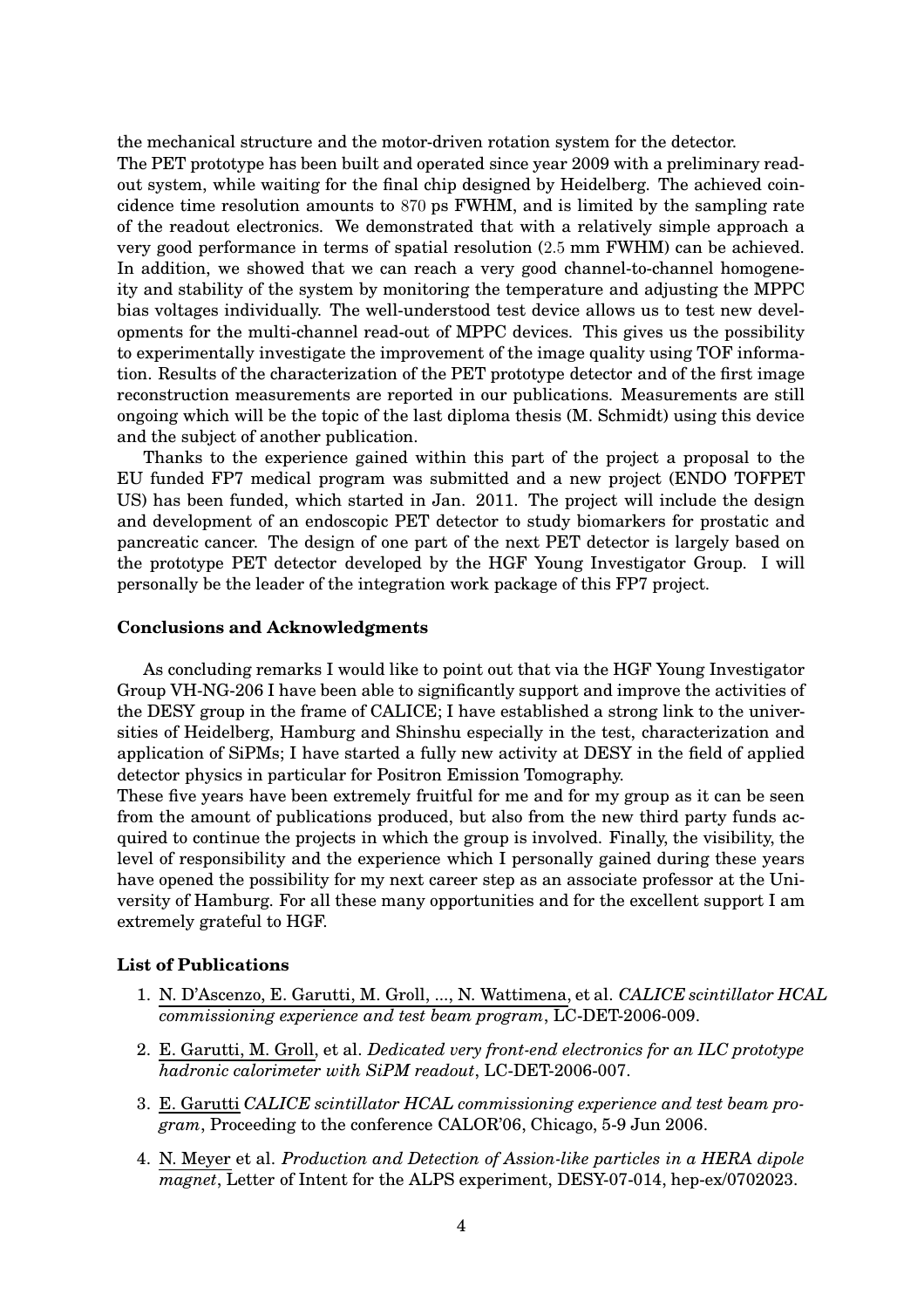- 5. M. Groll. *Construction and commissioning of a hadronic test-beam calorimeter to validate the particle-flow concept at the ILC*, Universitt Hamburg DESY Thesis (2007), DESY, Hamburg DESY-THESIS-2007-018.
- 6. A. Eggemann. *Messungen zur Anwendung von Geiger Mode Photodioden*, Diploma thesis, 2007.
- 7. N. D'Ascenzo, A. Eggemann, E. Garutti. *Study of Micro Pixel Photon Counters for a High Granularity Scintillator-Based Hadron Calorimeter*, DESY internal note DESY07-196, and arxiv-ph/0711.1287.
- 8. N. D'Ascenzo, A. Eggemann, E. Garutti, A. Tadday. *Application of Micro Pixel Photon Counter to calorimetry and PET.* Proceeding to the Workshop on Photon Detection, 13-14 June 2007, Perugia, Italy.
- 9. N. D'Ascenzo, E. Garutti, A. Tadday. *Application of MPPC to positron emission tomography.* PD07 conference proceeding, May 2007, Kobe, Japan.
- 10. E. Garutti, N. D'Ascenzo, M. Göttlich, H.-C. Schultz-Coulon, A. Tadday. *Application of novel Silicon-based photo-detector to calorimetry and medical physics.* IEEE conference proceeding, 31 Oct - 3 Nov 2007, Honolulu, Hawaii.
- 11. E. Garutti, A. Kaplan, N. Meyer, et al. *Fast and reasonable Installation, Experience and Acceptance of a Remote Control Room*, Nov 2008., e-Print: arXiv:0811.3228.
- 12. The CALICE Collaboration. *Design and Electronics Commissioning of the Physics Prototype of a Si-W Electromagnetic Calorimeter for the International Linear Collider*, May 2008., JINST 3:P08001,2008., e-Print: arXiv:0805.4833.
- 13. N. D'Ascenzo, E. Garutti, M. Goettlich, H.C. Schultz-Coulon, A. Tadday. *Study of Micro Pixel Photon Counter for the Application to Positron Emission Tomography*, DESY-08-047, May 2008., e-Print: arXiv:0805.0525.
- 14. E. Garutti. *CALICE scintillator HCAL - electromagnetic an hadronic shower analysis*, Proceeding to the CALOR08 conference, 26-30 May 2008, Pavia (Italy).
- 15. E. Garutti, M. Goettlich, H.C. Schultz-Coulon, A. Tadday, et al. *Application of Multi-Pixel Photon Counter to Positron Emission Tomography*, Proceeding to the IEEE08 conference, 19-25 October 2008, Dresden (Germany).
- 16. N. Feege *Silicon Photomultipliers: properties and application in a highly granular calorimeter* , Diploma thesis, 2008.
- 17. S. Richter *Validation of the calibration procedure for a highly granular calorimeter with electro-magnetic processes.* , Diploma thesis, 2008.
- 18. A. Tadday *Characterisation of Silicon Photomultipliers.* , Diploma thesis, 2008.
- 19. N. Meyer *Muon, electrons and hadrons in the CALICE tile hadron calorimeter prototype.* , Poster presented at the ICHEP conference, 2008, Philadelpia.
- 20. N. Wattimena *The CALICE tile hadron calorimeter prototype with SiPM readout: design, construction and first test beam results.* , Proceeding to the Astroparticle, Particle and Space Physics, Detectors and Medical Physics Applications conference, 2008, Como, Italy.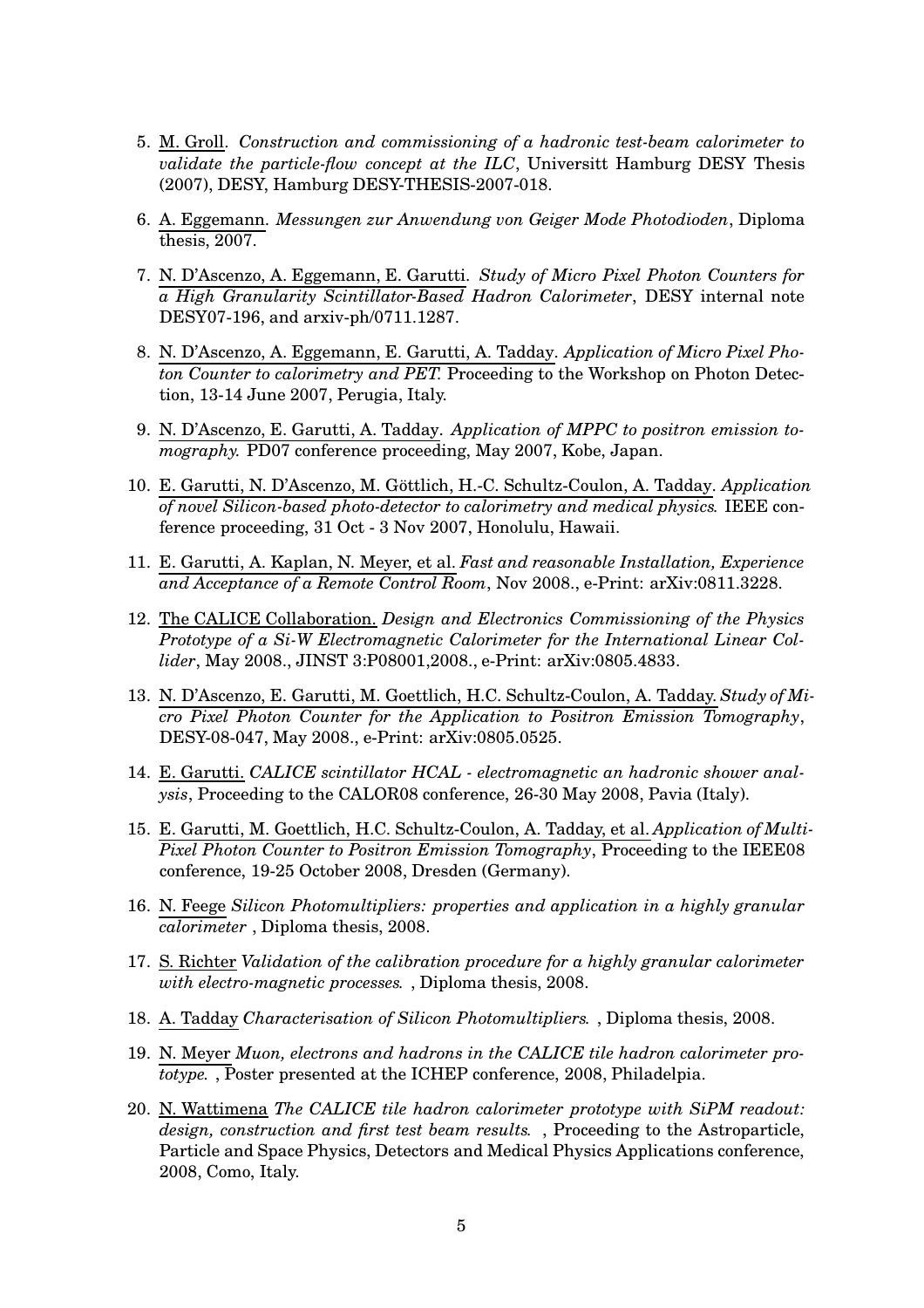21. C. Adloff et al.

*Response of the CALICE Si-W electromagnetic calorimeter physics prototype to electrons.*

Published in Nucl.Instrum.Meth.A608:372-383,2009.

- 22. The CALICE Collaboration (Erika Garutti for the collaboration). *CALICE scintillator HCAL - electromagnetic and hadronic shower analysis.* Published in J.Phys.Conf.Ser.160:012077,2009.
- 23. The CALICE Collaboration (C. Adloff et al.). *Response of the CALICE Si-W Electromagnetic Calorimeter Physics Prototype to Electrons.* Published in J.Phys.Conf.Ser.160:012065,2009.
- 24. Nicola D'Ascenzo, *"Study of the Neutralino Sector and Analysis of the Muon Resoponse of a Highly Granular Hadron Calorimeter at the International Linear Collider"*,

Universitt Hamburg DESY Thesis (2009) DESY-THESIS-2009-004.

- 25. Patrick Eckert,Hans-Christian Schultz-Coulon, Wei Shen, Rainer Stamen, Alexander Tadday\*, *"Characterisation Studies of SiPMs"*, Published in Nucl.Instrum.Meth.A620, 217- 226, 2009, DOI information: 10.1016/j.nima.2010.03.169
- 26. P. Jarron, E. Auffray, S.E. Brunner, M. Despeisse, E. Garutti, M. Göttlich, H. Hillemanns, P. Lecoq, T. Meyer, F. Powolny, W. Shen, H.C. Schultz-Coulon, M.C.S. Williams *Time based readout of a silicon photomultiplier (SiPM) for Time Of Flight Positron Emission Tomography (TOF-PET)*, Symposium IEEE 2009, October 2009, Orlando, USA.
- 27. E. Garutti, M. Göttlich, H.-C. Schultz-Coulon, A. Tadday, *Application* of *Silicon Photomultipliers to calorimetry and to Positron Emission Tomography*, International Workshop on New Photon Detectors (PD09), Shinshu, Japan Proceedings of Science, pos.sissa.it, 2009.
- 28. Patrick Eckert, Wei Shen, Hans-Christian Schultz-Coulon, Rainer Stamen, Alexander Tadday\*, Kolja Prothmann, Frank Simon, Christian Kiesling, Olaf Reimann, Erika Garutti, Martin Göttlich, Felix Sefkow, "Characterization Studies of Silicon *Photomultipliers for a Calorimeter for the ILC"*, proceeding PD09 workshop on new photodetectors, PoS(PD09)021
- 29. Martin Göttlich\*, Erika Garutti, Alexander Tadday, Hans-Christian Schultz-Coulon *"Application of Silicon Photomultipliers to calorimetry and to Positron Emission Tomography"*, proceeding PD09 workshop on new photodetectors, PoS(PD09)009
- 30. Wei Shen, Hans-Christian Schultz-Coulon, *"STIC: A Current Mode Constant Fraction Discriminator for Positron Emission Tomography using SiPMs (MPPC)"*, proceeding IEEE-NSS 2009, Orlando, USA, 2009.
- 31. N. Wattimena, *Calorimetry at the International Linear Collider - From Simulation to Reality*, Universitt Hamburg DESY Thesis (2010), DESY, Hamburg DESY-THESIS-2010-006